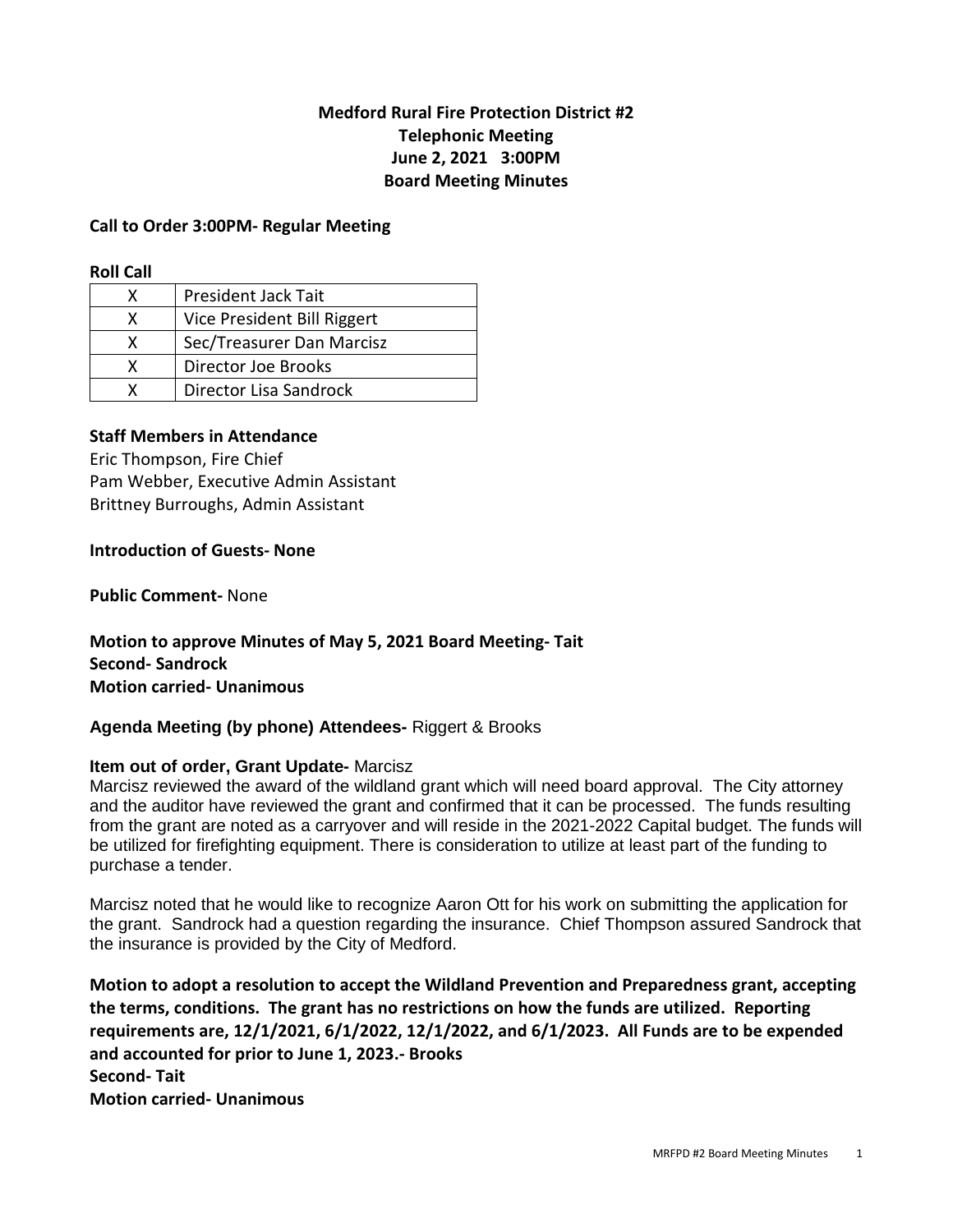## **Budget Hearing to Adopt 2021-2022 Annual Budget-** Marcisz

Marcisz reviewed the final copy of the 21-22 Annual MRFPD2 Operating Budget. He made special note of LB10, line #6 "Transferred in from other funds". The total is \$410,000 which includes the grant.

LB30 Not Allocated, recognizes the grant in the Capital Reserve line #23. Contingency increased on line #28 as a result of the auditor's advice to have at least \$200,000 in Contingency. A copy will be forwarded electronically to each board member.

# **Motion to adopt the Annual 2021-2022 MRFPD2 budget via resolution- Sandrock Second- Tait**

**Motion carried- Unanimous** 

### **Financial Report-** Marcisz

Dan reviewed the expenses. He explained that he has not received invoices for the  $2<sup>nd</sup>$  City payment and Rosebud Media. He will pay the expenses by June  $30<sup>th</sup>$  to assure the expenditure is included in the FY 2021.

## **Motion to pay the expenses in the amount of \$305,309.00 (tentative) which includes authorization to pay the City of Medford & Rosebud Media once the invoices are received- Brooks Second- Tait**

### **Motion carried- Unanimous**

#### **As of May 31, 2021**

| <b>Demand Account</b> |            | Interest* | <b>Capital Reserve</b> |            | Interest* |
|-----------------------|------------|-----------|------------------------|------------|-----------|
| Fund 5942*            | 710.205.87 | 361.52    | Fund 5946              | 570.097.74 | 290.36    |
| Chckg Accnt 0847      | 3.635.40   |           | .19   Pool Plus- 4155  | 7.322.26   |           |
| Total                 | 713.841.27 |           | Total                  | 577.420.00 |           |

\*Interest noted is included in totals.

There are no tax receipts to report due to an early in the month meeting.

#### **Fiscal year wrap up**- Marcisz

Marcisz noted carryover of \$150,000 take place this month.

## **Correspondence**

Brown & Brown informing the board that SDIS is not an insurance carrier. Marcisz electronically signed that he received the notification.

## **New Business**

## **Wildfire Prevention & Preparedness Grant (\$150,000)- Thompson**

The board gave approval for Chief Thompson to sign the grant acceptance document. Thompson signed immediately following vote and gave document to Webber.

#### **Item Not On The Agenda**

Sandrock asked how new recruits are doing. Thompson provided an update. There are several milestones that will be achieved by July  $1<sup>st</sup>$ . There is possibly a new hiring process to fill 3-4 vacancies later in the year. Thompson explained MFD's hiring process and applicant pool.

## **2021 Election Results- Riggert**

Riggert announced that Dan Sylvester won the election for position #4, and will replace Joe Brooks. Riggert announced his resignation due to personal family matters and made a recommendation that